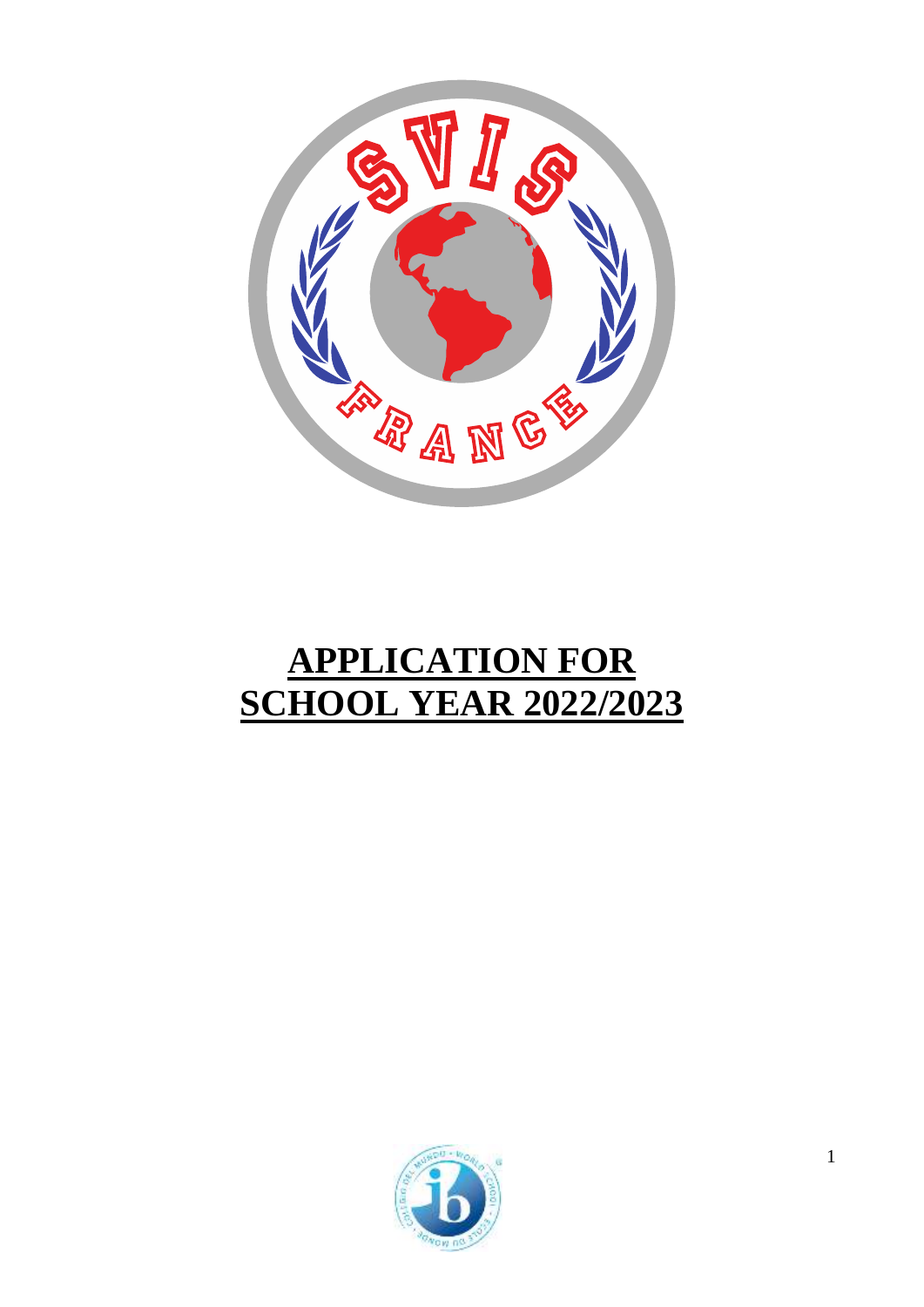Dear Parents, Please find below the required forms for SVIS enrolment for the academic year 2022

# FIRST-TIME ENROLMENT

Documents for completion and signature:

- 1. Enrolment form
- 2. Student information
- 3. Medical form
- 4. Sports form
- 5. Permission to leave school premises for class trip or sports activities
- 6. Authorisation for use of child's image
- 7. SVIS school conduct rules

Please provide the following documents :

- A medical certificate granting your child's participation in sports.
- A medical certificate from your child's primary doctor in the event medication is taken regularly (with mention of the specific medication, the dosage and the length of treatment)
- School bulletins (report cards) for the past two full years of academic reporting.
- Two recent I.D. photos.
- A photocopy of child's valid passport or identity card.

### **School** *inspription fees are required to finalise enrolment (see page 12)*

Please send your completed enrolment file via post to the following address : **Sainte Victoire International School, Domaine Sainte Victoire, 13710 Fuveau**

# RE-ENROLMENT

For returning students, please indicate any update to the parents' professional position and complete the following forms :

- 1. Student information
- 2. Medical form
- 3. Sports form
- 4. Permission to leave school premises for class trip or sports activities
- 5. Authorisation for use of child's image
- 6. SVIS **General School Rules** (conduct of behaviour)

Once we have received the completed application, you will be contacted within 10 days regarding the student's admission to SVIS. Additionally, an SVIS letter will be sent to you stating school acceptance or not. Thank you kindly.

Sincerely, The SVIS Management Team

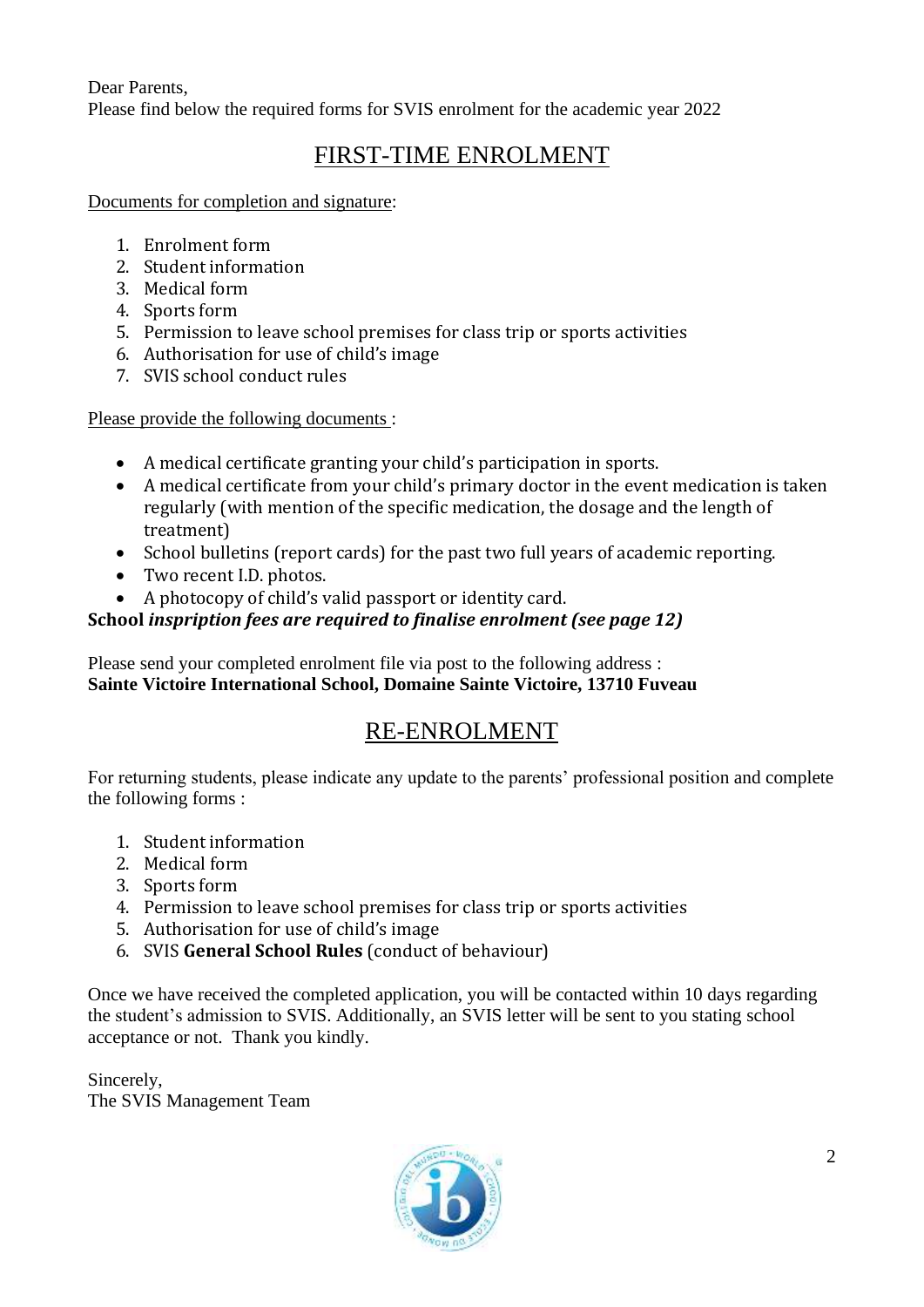## PROCEDURE FOR ADMISSION TO THE INTERNATIONAL BACCALAUREATE PROGRAM

The admission of an IB candidate will be determined on the student's academic ability and whether his/her scholastic work and attitude will allow him/her to achieve the rigorous IB objectives.

### **Admission steps are as follows** :

- 1. Initial meeting and discussion between the family and school director.
- 2. An English language test.
- 3. Receipt of student scholastic records including bulletins (report cards) for the current year, and teacher recommendations addressing student's scholastic performance and motivation.
- 4. SVIS management will meet internally to discuss the student's eligibility.
- 5. A written letter from the director will be sent to the family with news of the student's acceptance or not within five working days.

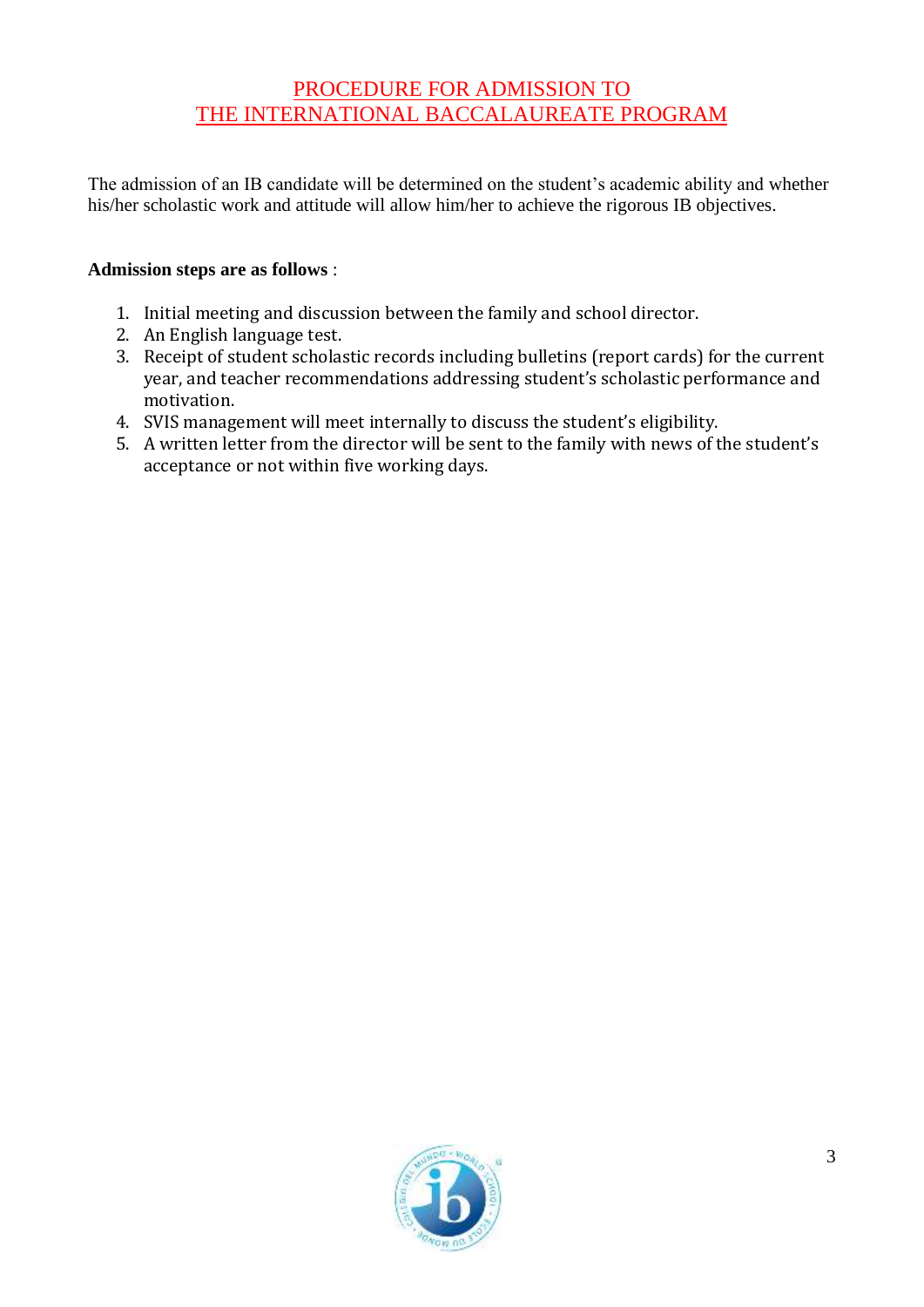# **Enrolment Form**

### **Student Information**

| Family Name:                                                                                   |
|------------------------------------------------------------------------------------------------|
| First Name:                                                                                    |
| Date of Birth:                                                                                 |
| Place of Birth:                                                                                |
| City:                                                                                          |
| Country:                                                                                       |
| Nationality:                                                                                   |
| <b>Enrolment Information</b>                                                                   |
| Requested entry grade level:                                                                   |
|                                                                                                |
| 1st foreign language                                                                           |
| 2nd foreign language                                                                           |
| <b>Language status:</b><br>English Level: Native Speaker Bilingual<br>Beginner<br>Intermediate |
| Niveau Français : Langue Maternelle Bilingue Intermédiaire<br>Débutant                         |
| Status: Day student (noon lunch) ______ Weekly Boarder (Mon - Fri) ______                      |
| Full-time Boarder (7 days a week) _____                                                        |

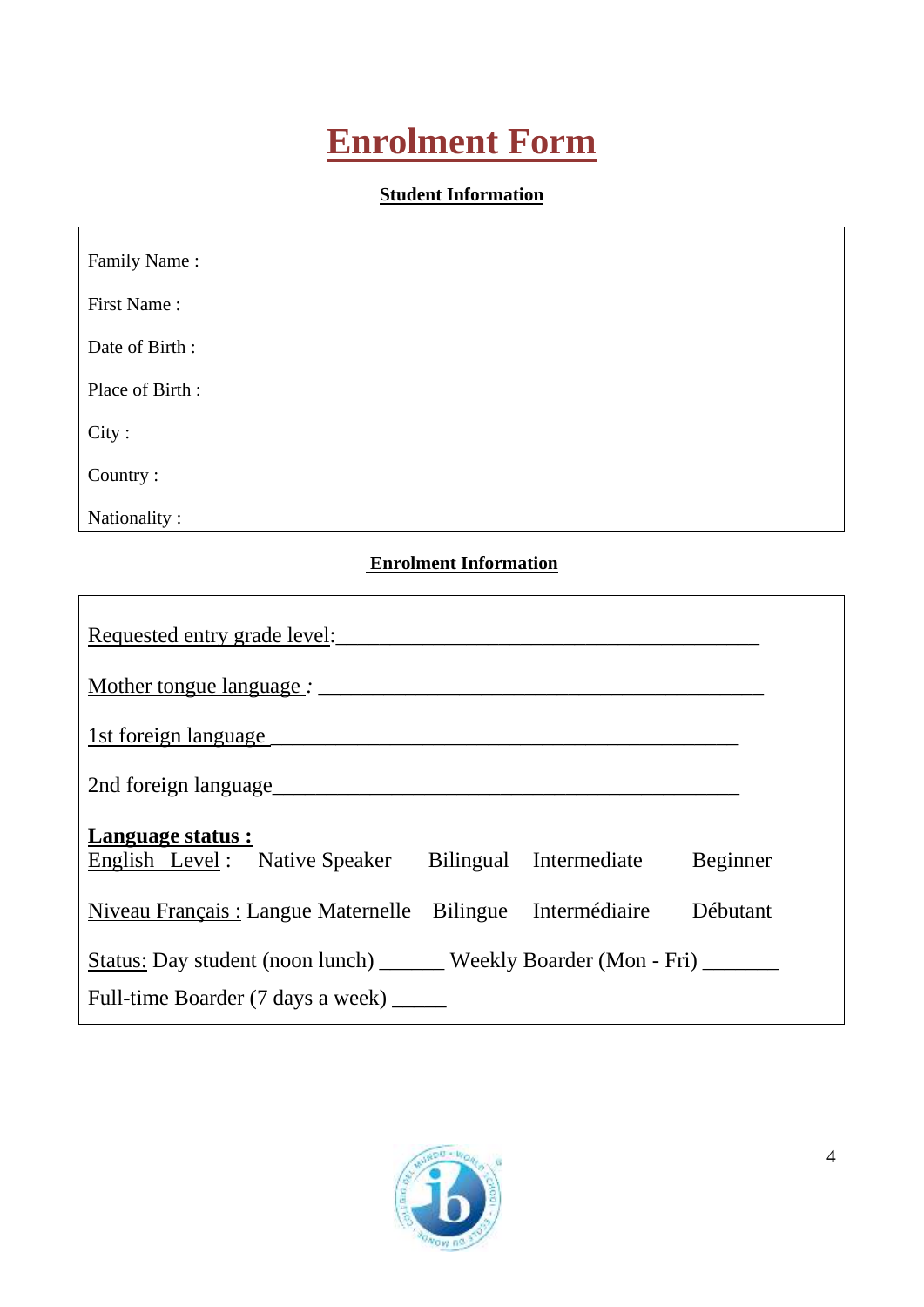# **Family Informations**

| The legal representative(s) of the child is/are :                                                |  |
|--------------------------------------------------------------------------------------------------|--|
|                                                                                                  |  |
| Guardian (please specify)<br><u> 1980 - Johann Stein, mars an deus Amerikaansk kommunister (</u> |  |
|                                                                                                  |  |
|                                                                                                  |  |
|                                                                                                  |  |
|                                                                                                  |  |
| <b>Mobile phone numbers:</b>                                                                     |  |
|                                                                                                  |  |
|                                                                                                  |  |
| <b>Email</b>                                                                                     |  |
|                                                                                                  |  |

### **Signatures**

With your signature, the applicant's parents or guardian accept the SVIS general conditions.

Signed in FUVEAU on (date) : \_\_\_\_\_\_\_\_\_\_\_\_\_\_\_\_\_\_\_

School Director : \_\_\_\_\_\_\_\_\_\_\_\_\_\_\_\_\_\_\_\_\_\_\_\_\_\_\_\_\_\_ Student : \_\_\_\_\_\_\_\_\_\_\_\_\_\_\_\_\_\_\_\_\_\_\_\_\_\_\_\_

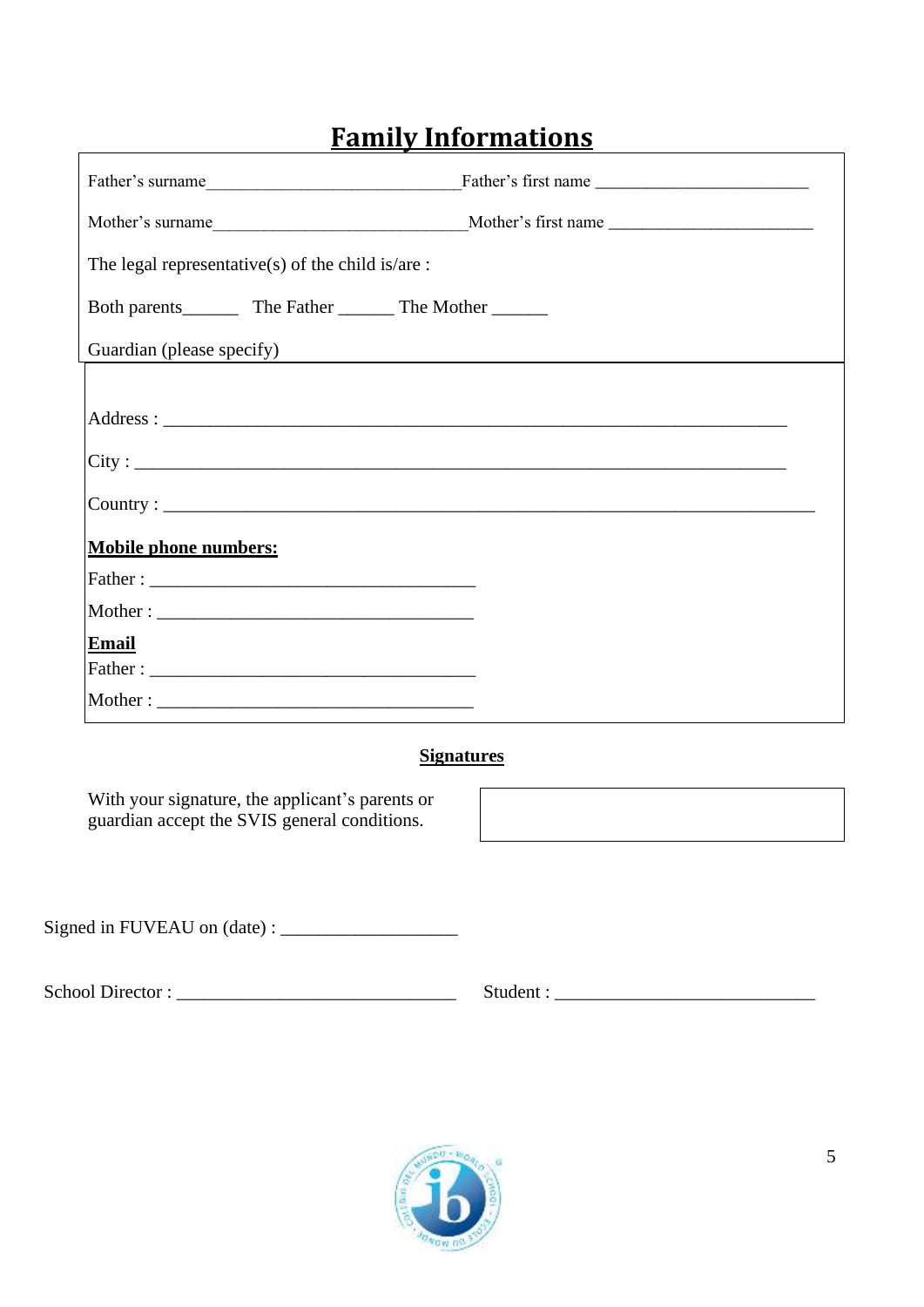### **Student Medical Information**

|                                                  | Attach ID Photo: |
|--------------------------------------------------|------------------|
| First name(s): $\qquad \qquad$                   |                  |
|                                                  |                  |
|                                                  |                  |
| $\text{ Blood type } \_\_\_\_\_\_\_\_\$          |                  |
|                                                  |                  |
| Current weight                                   |                  |
|                                                  |                  |
| Name and contact information of student's doctor |                  |
|                                                  |                  |

As parent or guardian of the above-mentioned child, I authorise school management and any teaching staff concerned with the well-being of my child the following:

- Access to the medical file of my child, strictly for use in case of an emergency.
- To authorise the intervention of an emergency medical team at the closet medical facility in order to treat my child, in case of accident or illness.
- To provide an authoritative decision to a medical emergency team regarding my child (in the case parents or guardian cannot be reached).

Signature (parent or guardian) \_\_\_\_\_\_\_\_\_\_\_\_\_\_\_\_\_\_\_\_\_\_\_\_\_\_\_\_\_\_\_\_\_\_

### **Medical history: Has your child experienced any of the following health issues:**

| -nutrition or weight YES NO                       |
|---------------------------------------------------|
| -sleeplessness YES NO                             |
| -social, emotional or behavioural problems YES NO |
| -vision, hearing or elocution issues YES NO       |
| -learning difficulty YES NO                       |
| -dermotologic problems YES NO                     |
| -breathing difficulty or asthma YES NO            |
| -kidney or uro-génital troubles YES NO            |
| -heart problems YES NO                            |
| -diabetes YES NO                                  |
| -epilepsie YES NO                                 |
| -allergies YES NO                                 |
|                                                   |

Please provide additional information should you have responded positively to any of the above (intensity of trouble, frequence of occurance, last episode, necessary care).

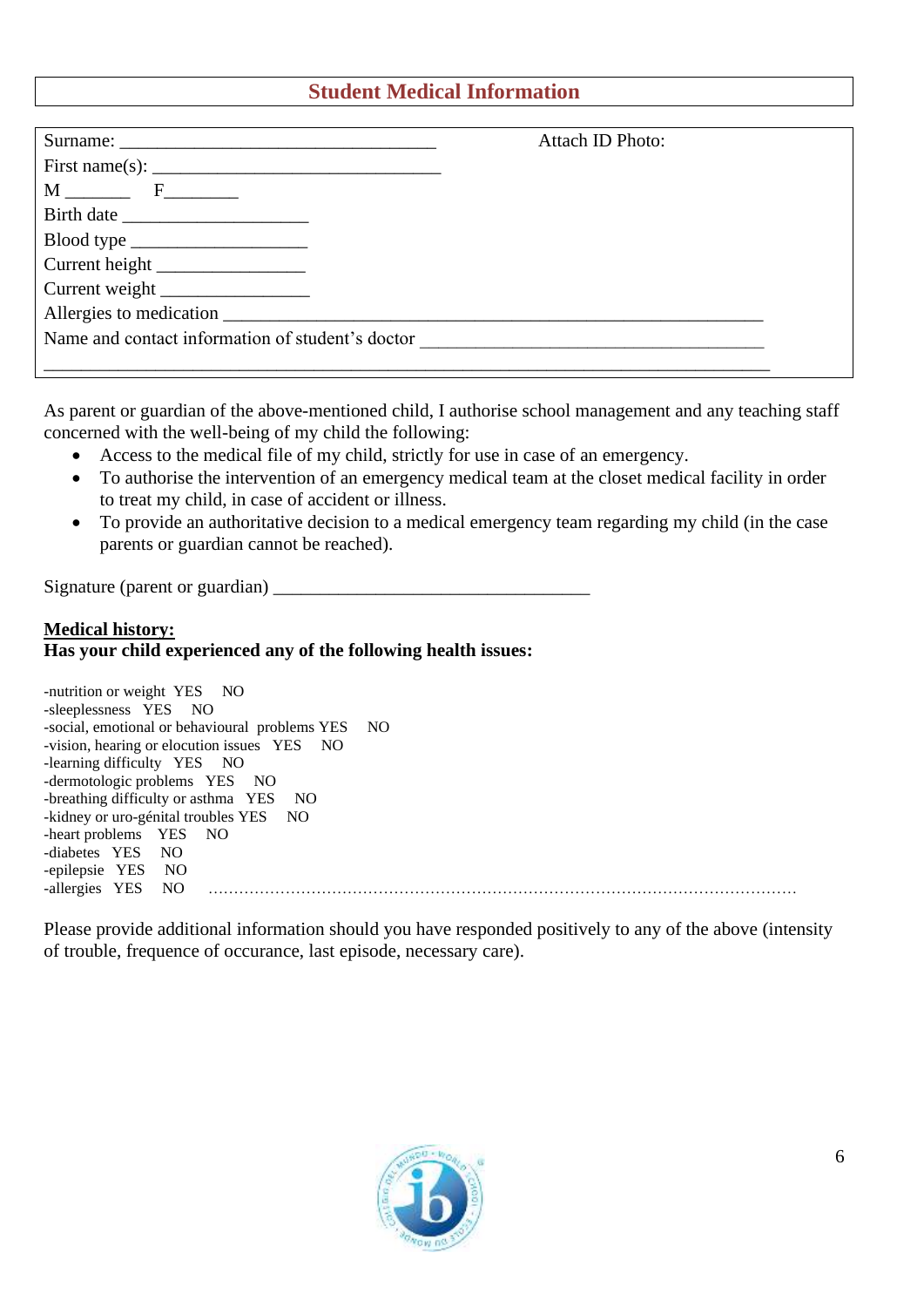#### *In lieu of filling out the following information, you may attach a vaccination history record.*

#### **Childhood illness:**

**Indicate any contracted illnesses and the date.**

| -Mumps YES $NO$       |  |                   |
|-----------------------|--|-------------------|
| -Scarlet fever OUI NO |  |                   |
| -Chicken pox OUI NO   |  |                   |
| -Diptheria OUI NO     |  | -Pneumonia YES NO |
|                       |  |                   |

#### **Childhood vaccinations: Child has received the following vaccinations (provide date).**

| -Tetnus |  |                   | -Tuberculosis YES NO |  |  |
|---------|--|-------------------|----------------------|--|--|
| -MMR    |  |                   |                      |  |  |
|         |  |                   | -Hepatitis B YES NO  |  |  |
|         |  | -Diptheria YES NO |                      |  |  |

#### **Additional questions:**

| Has the child ever been hospitalised for a medical intervention?<br>YES NO<br>If so, please elaborate. Are there any ongoing consequences? |  |
|--------------------------------------------------------------------------------------------------------------------------------------------|--|
|                                                                                                                                            |  |
|                                                                                                                                            |  |
| Does the child take any occasional or regular medication?<br>YES NO<br>If so, which medication and how often?                              |  |
|                                                                                                                                            |  |
|                                                                                                                                            |  |
|                                                                                                                                            |  |

If your child is to take medication during school hours, we require a medical certificate stating the name of the medication, the length of treatment, the dosage and molecular structure (for foreign students).

Child's name : ……………………………………………………………………………………………………………

• Is currently in good health YES NO

• Is currently being treated for the following (complete below) :

………………………………………………………………………………………………………………………… …………………………………………………………………………………………………………………………

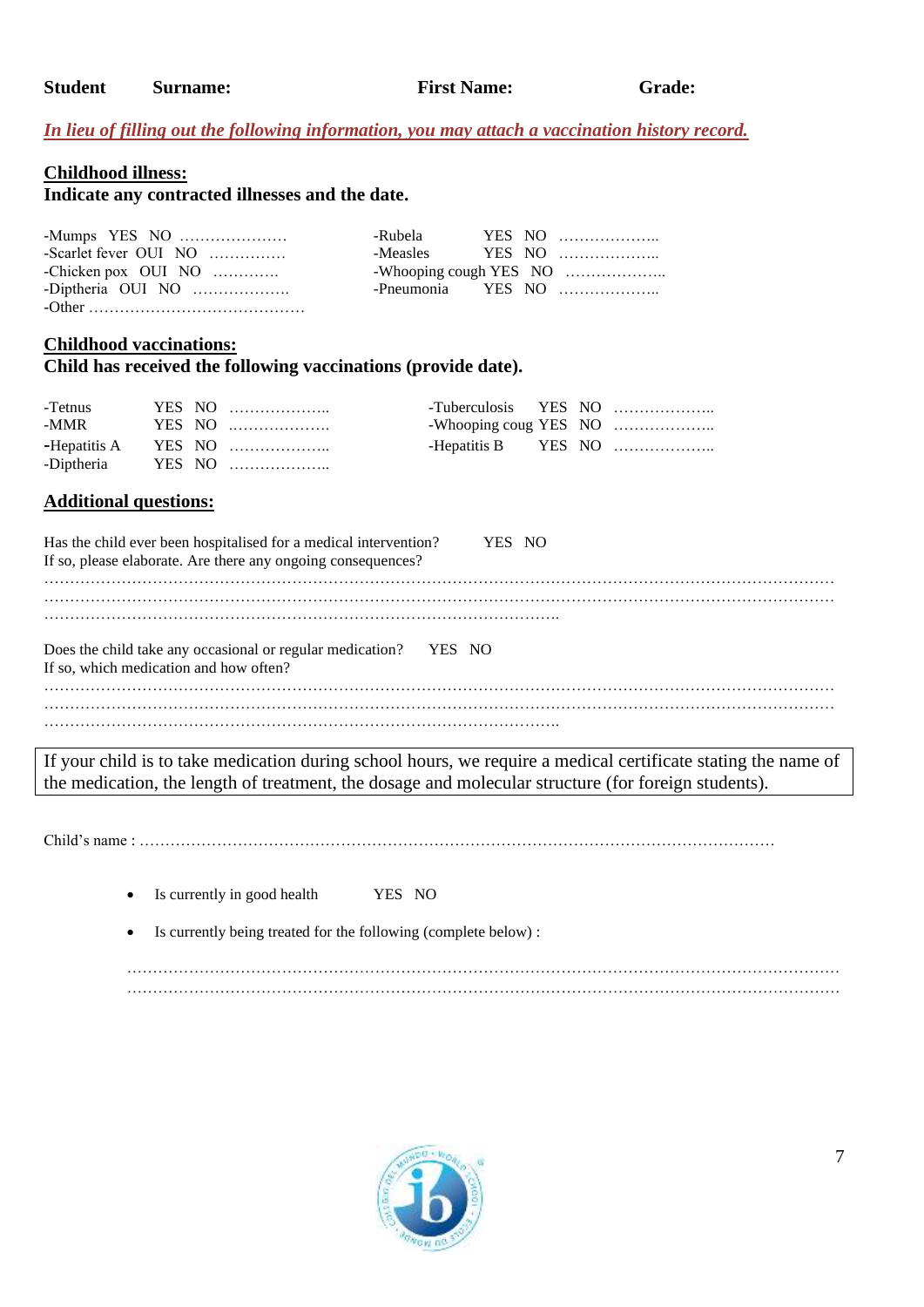### **Authorisation for Medical Intervention**

I (name), ……………………………………………… father/ mother/ guardian of (child's name) ………………………………………. authorise Sainte Victoire International School to give my son/daughter any urgent medical care or intervention as deemed necessary, notably if SVIS management is unable to reach the parents or guardian and urgent medical attention is required.

Date : \_\_\_\_\_\_\_\_\_\_\_\_\_\_\_\_\_\_\_\_\_\_\_\_\_ Signature : \_\_\_\_\_\_\_\_\_\_\_\_\_\_\_\_\_\_\_\_\_\_\_\_\_

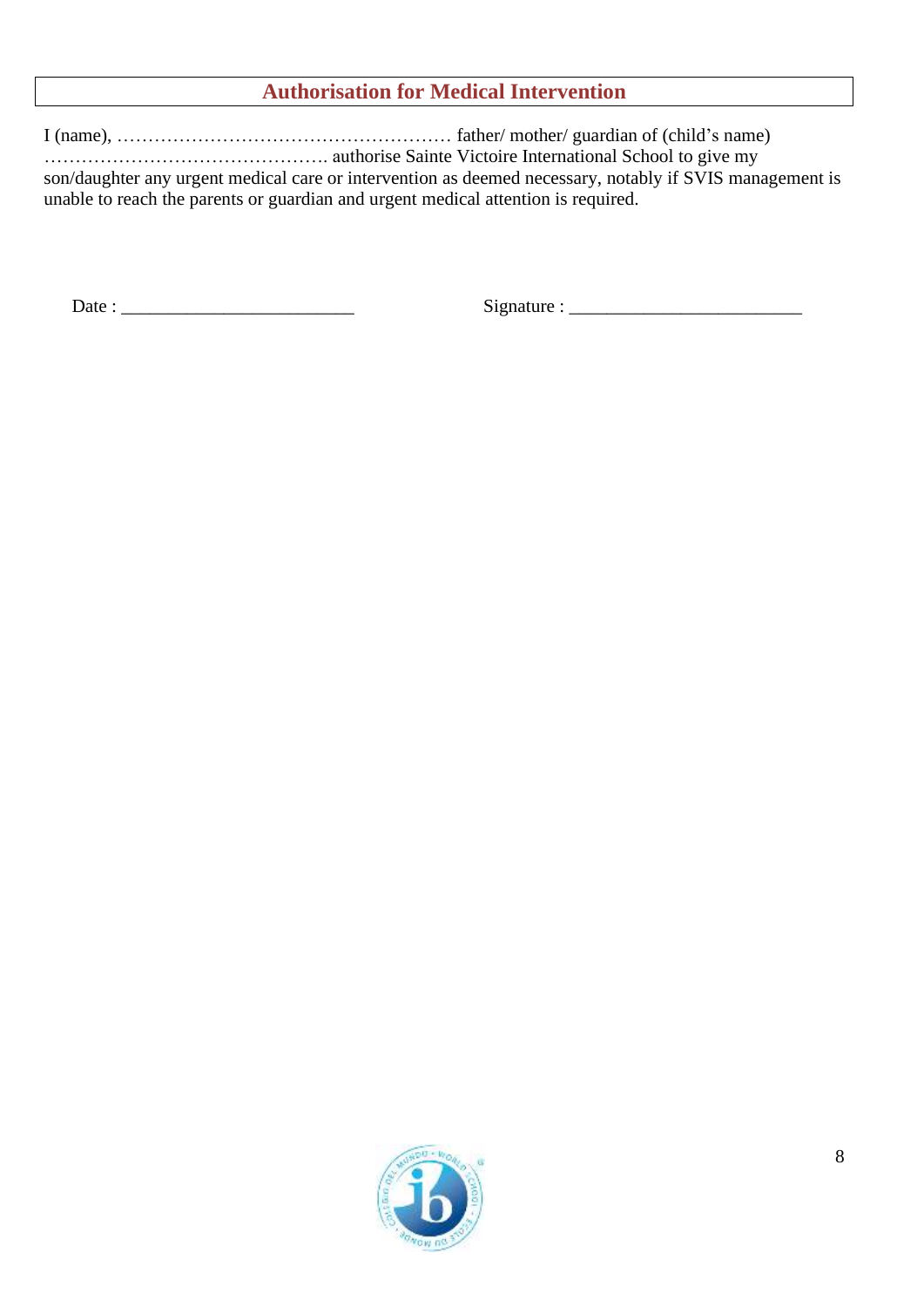### **Authorisation to Leave School Premises**

### **1) Authorisation to leave school premises: (museum visits, culturel and sporting activities)**

I (name), ……………………………………………… father/ mother/ guardian of (child's name) ………………………………………. authorise Sainte Victoire International School to accompany my son/daughter on off-premise educational activities during school hours.

Date : Signature :

### **2) For Boarders:**

The student may return at the end Sunday afternoon, or Monday morning, and may leave school following the last period on Friday.

I (name), …………………………………….…………….father/ mother/ guardian of (child's name) …………………………………………….authorise the following two individuals to drop off or pick up my child should I be unable to do so :

|             | (relationship) |
|-------------|----------------|
|             | (relationship) |
| Signature : |                |

### **3) For day students :**

(School is open from 8 :30 am to 6 :00 pm, with the exception of Wednesday hours : 8:30 to 12 :30 pm

I (name), ……………………………………………………father/ mother/ guardian of child (child's name) ……………………………………… authorise:

My son or daughter to be dropped off or picked up by the following two individuals.

|  | $(Relationship^{\circ})$ |
|--|--------------------------|
|  |                          |

|  |  | (Relationship) |
|--|--|----------------|
|--|--|----------------|

My son or daughter to depart school at the end of the day on his/her own.

Date :  $\Box$ 

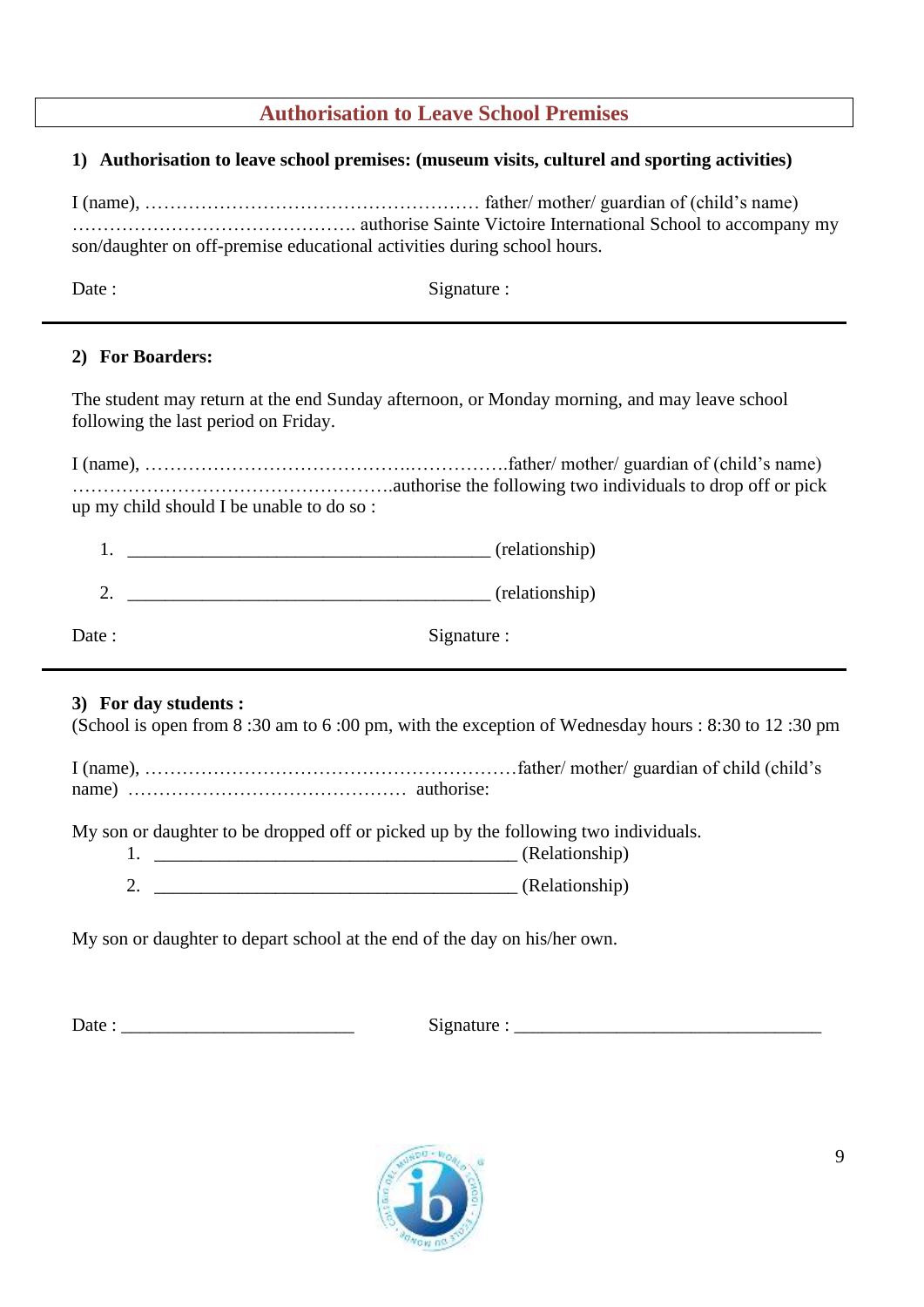### **IMAGE RIGHTS**

 $I$  (name):

Residing at :

\_\_\_\_\_\_\_\_\_\_\_\_\_\_\_\_\_\_\_\_\_\_\_\_\_\_\_\_\_\_\_\_\_\_\_\_\_\_\_\_\_\_\_\_\_\_\_\_\_\_\_\_\_\_\_\_\_\_\_\_\_\_\_\_\_\_\_\_\_\_\_\_\_\_\_\_

Authorise the school to take and use photographs for publications in which my child may appear. This authorisation includes printed, electronic, or video for school use only.

I acknowledge that any image use will be strictly and exclusively by Sainte Victoire International School, or during special events organised by the school.

I further acknowledge that any images use by SVIS will not intrude on my child's private life nor endanger or prejudice my child.

I acknowledge that the school establishment is under video surveillance and that any camera images captured of my child may be used by school management or by authorised legal services if required. These video images will in no way be used in the public domain.

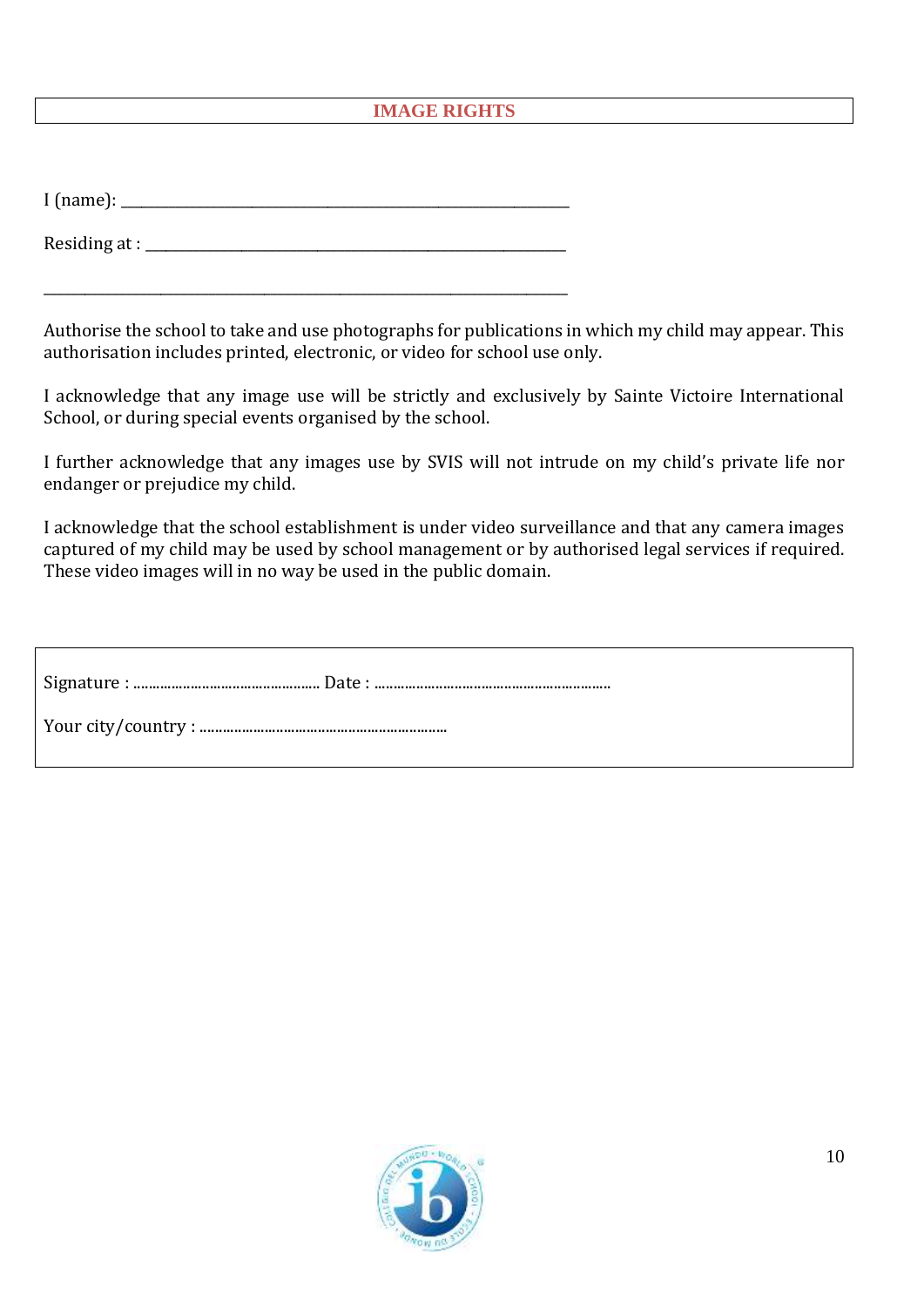# ENROLMENT GUIDELINES FOR SVIS SCHOOL YEAR 2022

# A- ANNUEL FEES

# **1- SCHOOL AND BOARDING FEES**

For the academic school year, school and boarding fees may be paid in one of the following manners:

- $\Box$  Full payment upon of final student enrolment, receiving a 5% discount
- $\Box$  Trimester payment, due on the 5th of the month for the current trimester

Please tick the box of the the payment plan you intend to use.

**PLEASE NOTE: Any partial payment will be settled automatically by either an automatic account debit (you are required to fill out the accompanying bank information), or by the deposit of your personal check to be given to the accounting department at the beginning of the year.**

**School fees are as follows for the academic year beginning September 2022 (expressed in Euros):**

### **PRIMARY (ELEMENTARY) SCHOOL**

| Level / Grade                                  | <b>SVIS Fees</b> | Part-time boarding - Monday through<br>Friday (in cooperation with our partner<br>EDEN) during the weekly academic school<br>year (refer to school calendar) | <b>Full-time boarding - 7 days a</b><br>week (in cooperation with our<br>partner EDEN) during the<br>weekly academic school year<br>(refer to school calendar) |
|------------------------------------------------|------------------|--------------------------------------------------------------------------------------------------------------------------------------------------------------|----------------------------------------------------------------------------------------------------------------------------------------------------------------|
| Pre-CP and CP<br>Kindergarten and<br>1st Grade | 10,200€          |                                                                                                                                                              |                                                                                                                                                                |
| CE1-CE2<br>$2nd$ and 3rd Grade                 | 10,900€          |                                                                                                                                                              |                                                                                                                                                                |
| CM1-CM2<br>4th and 5th Grade                   | 11,200€          |                                                                                                                                                              |                                                                                                                                                                |

### **No extra fees for inscription or entrance**

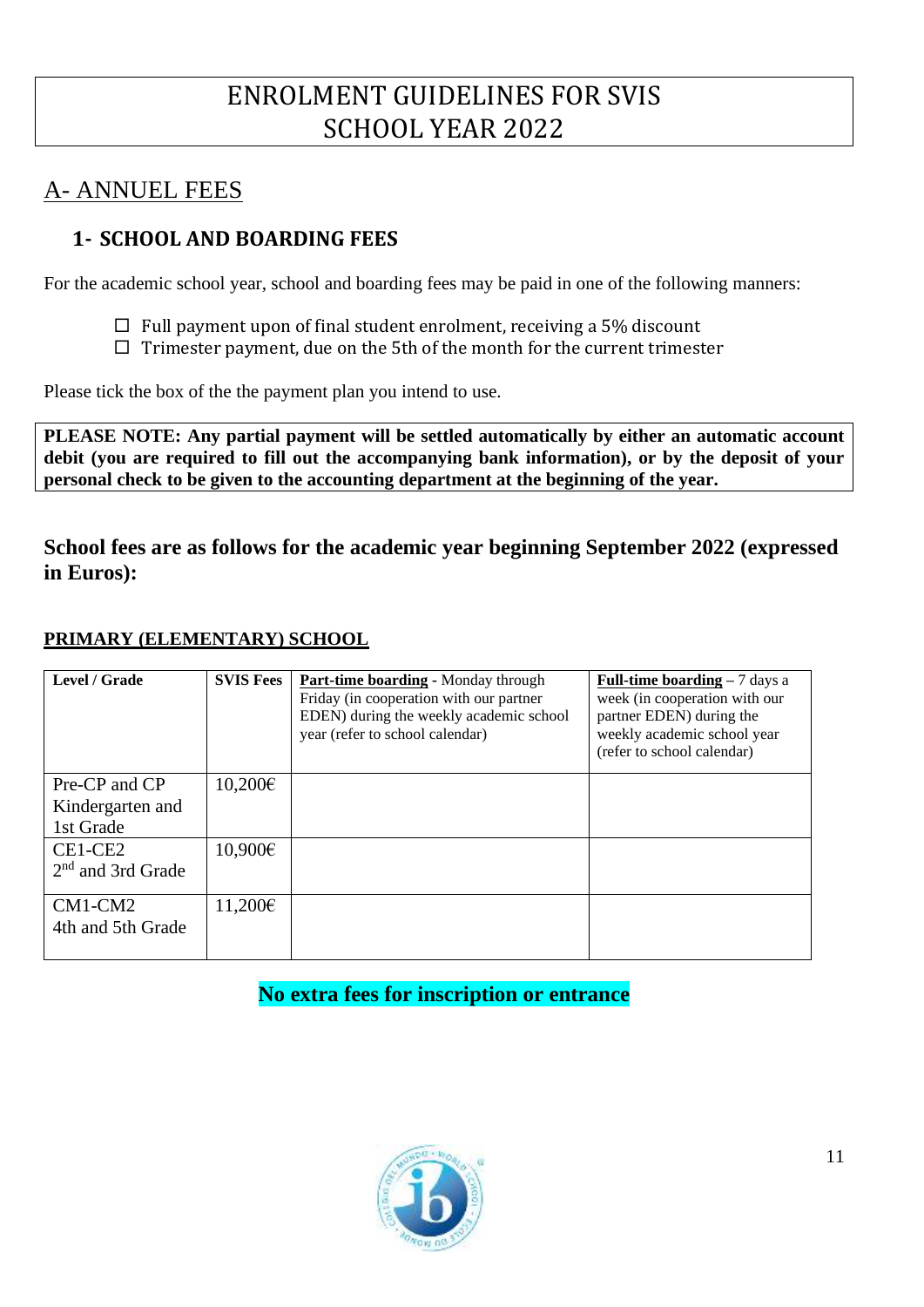### **MIDDLE AND HIGH SCHOOL STUDENTS**

| Level / Grade                                      | <b>SVIS Fees</b> | <b>Part-time boarding - Monday through</b><br>Friday (in cooperation with our partner<br>EDEN) during the weekly academic<br>school year (refer to school calendar)<br>Shuttle to and from local train-stations and<br>airports on Sundays and Fridays,<br>included. | <b>Full-time boarding</b> $-7$ days a week (in<br>cooperation with our partner EDEN)<br>during the weekly academic school year<br>(refer to school calendar)<br>Laundry, weekend activities and<br>transport provided at the start of each<br>holiday included. |
|----------------------------------------------------|------------------|----------------------------------------------------------------------------------------------------------------------------------------------------------------------------------------------------------------------------------------------------------------------|-----------------------------------------------------------------------------------------------------------------------------------------------------------------------------------------------------------------------------------------------------------------|
| $6$ ème $-4$ <sup>ème</sup><br>6th, 7th, 8th Grade | 12900€           | 9500€                                                                                                                                                                                                                                                                | $13900 \in$                                                                                                                                                                                                                                                     |
| $3\text{ème-}2^{\text{nd}}$<br>9th and 10th Grade  | 14900€           | 9500€                                                                                                                                                                                                                                                                | $13900 \in$                                                                                                                                                                                                                                                     |

### **INTERNATIONAL BACCALAUREAT STUDENTS**

|        | Friday (in cooperation with our partner<br>EDEN) during the weekly academic school<br>year (refer to school calendar)<br>Shuttle to and from local train-stations and<br>airports on Sundays and Fridays, included. | cooperation with our partner EDEN)<br>during the weekly academic school year<br>(refer to school calendar)<br>Laundry, weekend activities and<br>transport provided at the start of each<br>holiday included. |
|--------|---------------------------------------------------------------------------------------------------------------------------------------------------------------------------------------------------------------------|---------------------------------------------------------------------------------------------------------------------------------------------------------------------------------------------------------------|
| 17900€ | 9500 $\epsilon$                                                                                                                                                                                                     | 13900 €                                                                                                                                                                                                       |
|        | (each year)                                                                                                                                                                                                         |                                                                                                                                                                                                               |

## **No extra fees for inscription or entrance**

- A 5% discount will be given on a one-time payment for the full academic year.
- A deposit of 25% of school fees is due at the time of enrolment (the deposit payment will be applied toward school year fees). Upon receipt of the deposit, the student will have a reserved place in the I.B.
- **IB Exam fees**: In additional to tuition, there will be additional fees payable to the International IB Programme to cover administrative fees for their candidacy.

In the event of a student leaving the school before the end of the school year, or being exclude from the school by school management, the fees must be paid for the current term and the following term.

### **SPORT STUDIES OPTION**

- Golf
- Football (soccer)
- Tennis

Please consult us directly for details on the Sport-Studies option.

**School fees include the following**: school lessons during class hours, assisted study time, school books, use of sports facilities, meals and civil responsibility insurance.

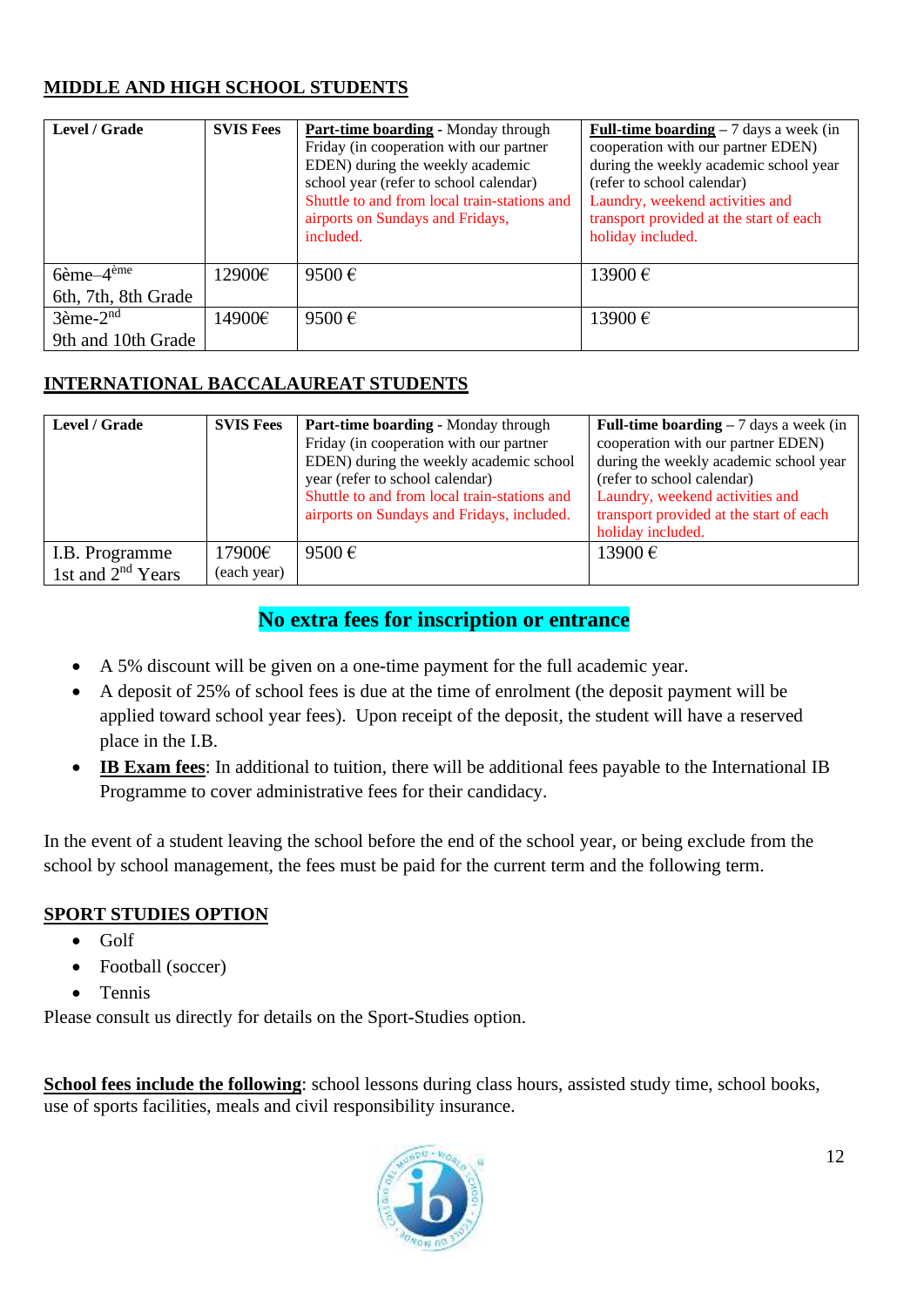### **School fees do not include** :

- SVIS school uniform
- Private lessons
- School trips (ski week, special study trips).
- Cultural/Museum trips
- Health costs (doctor visits, X-rays, pharmacy expenses)
- Additional days spent on SVIS campus (outside the selected housing plan)
- Additional transportation expenses such as doctor visits, attending driving school, outings to participate in CAS hours, and any transportation that takes place outside the scheduled SVIS bus service (please consult our bus schedule which outlines school travel at schoollife@svis.fr)

### **Boarding :**

We have established a partnership with EDEN, and provide on-site duplex full-service student housing. The services (subject to change) include :

- An evening meal
- Friday evening / Sunday evening transport to/from train station and airport (within scheduled bus hours)

### **Laundry / Additional nights:**

Laundry service in available for student clothing and sheets, but does **not** include blankets, comforters, or coats. The laundry service charge is included in the full-time Sunday-to-Sunday boarders. The same service is available for Monday-to-Friday boarders for a monthly fee of 250 euros.

A fee of **300 euros** will be billed by EDEN for any additional weekend spent at the boarding house (2 additional nights). The charge includes transportion, laundry and meals.

A fee of **150 euros** will be billed by EDEN for any additional night spent at the boarding house (including weekends and nights outside the scholastic calendar).

### **Further housing information and pricing available on request**

### **2- Additional academic costs.**

- The presentation of diplomas other than the middle school 'Brevet' or the high school 'Baccalaureat' will be subject to charges as they will be accorded by separate and private organisations who require a financial participation of SVIS. A full **written estimate** outlining all fees will be sent to the parents for review.
- The official languages taught at SVIS are : French, English, Spanish, Italian, German.
- If the study of any other language is desired, a personalised estimate will be sent to you.
- The SVIS uniform kit will be billed to you at a cost of 500 euros TTC.

In line with the **General School Rules**, the wearing of the school uniform is **mandatory**.

Please inquire if you would like to purchase an additional uniform kit.

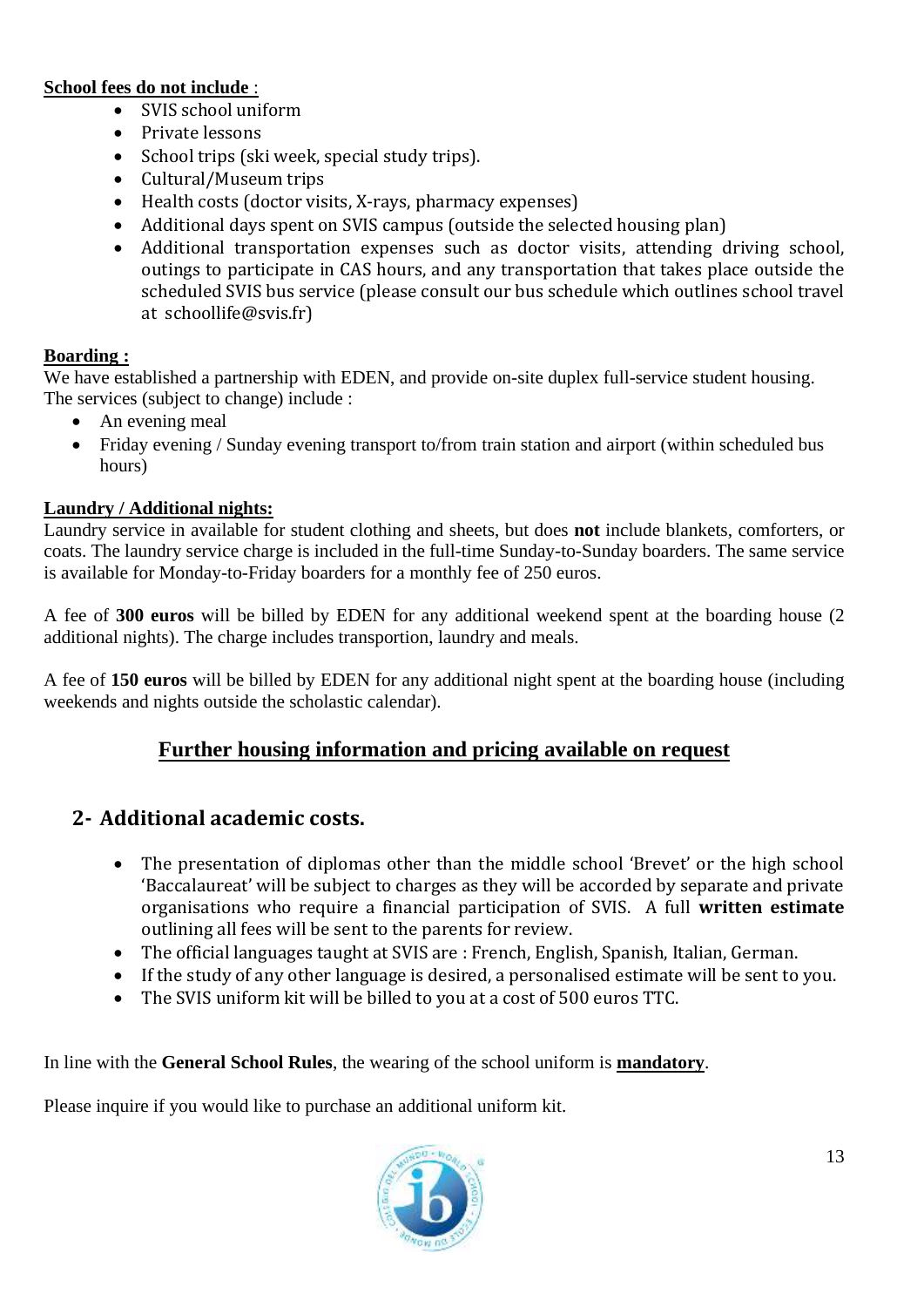# **3- Security Deposit**

A 500 euro security deposit will be required for all parents of boarding children at the beinning of the school year.

This sum will be used to cover the following expenses, namely :

- Pocket money, purchases out and about on Saturday
- Doctor visits or health care costs
- Private lessons (if required)
- Transportation costs (plane, train or bus)
- Cost to cover any damage to school property

A detailed invoice will be presented upon the close of each trimester.

The security deposit will be set at 500 euros, per year, per student.

**No financial advances will be made by the school as long as this amount has not been deposited. In the case the deposit is spent prior to the following trimester, SVIS reserves the right to ask for an additional contribution toward the security deposit.** 

# **4- Final Enrolment.**

Student enrolment will be finalised upon the following:

- The enrolment form has been completed and received.
- A copy of the general school rules has been signed and received.
- A tuition payment of 25% of annual fees has been received.
- A payment of 500 euros has been received for the school uniform.
- A security payment and boarding deposit has been received.
- If applicable, the autorisation for bank account debit has been completed and received.

# **5- Re-Enrolment**

All re-enrolments must take place **before May 1st, 2023** for the current school year.

- By default, the school reserves a place for students who are already enrolled at SVIS.
- If we do not hear from you otherwise by July 1st, 2022, the student is considered re-enrolled for the following academic shool year.
- If you do not choose to re-enroll your child, we require written notification stating as such.

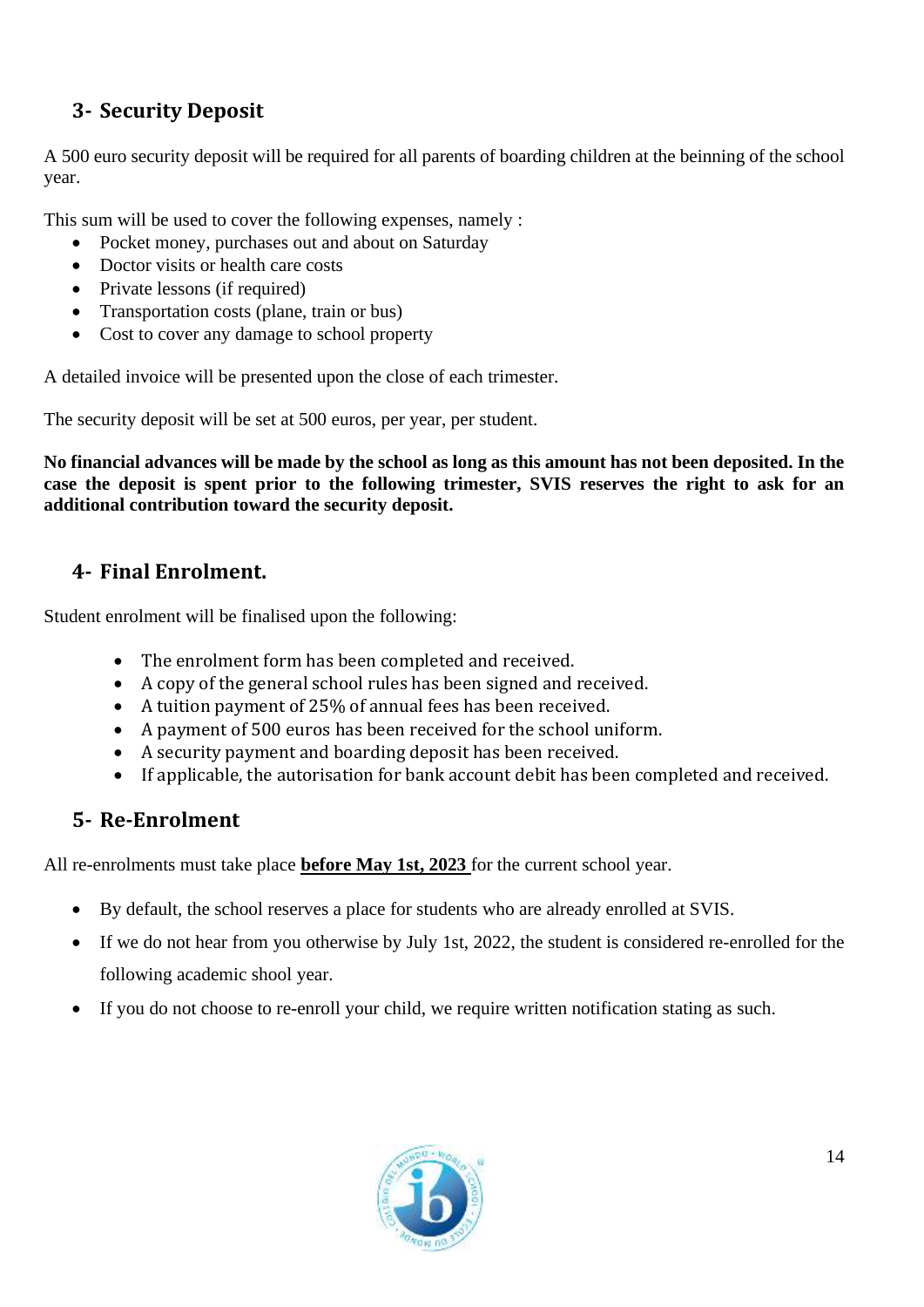### **6- SVIS Bank Details**



# B- Financial Provisions

SVIS school management asks you to take note of the following:

- If the student is expelled from school or should parents withdraw their child from SVIS during the course of a trimester, the current term and the following term fees will be paid in full.
- Should an enrolment be canceled either after July 1st or less than 30 days prior to the start of the 2nd or 3rd academic trimester, the full trimester fee will be paid in full.
- All damage or destruction of school property caused by the student will be paid in full by the parents.
- The school will not be held responsible for the loss or theft of money, valuable articles (computers, telephones, jewelry, designer clothing). A safe is available to the students for the above listed items.
- Adherence to the **General School Rules**, in particular in regard to student behavior, are expected of each SVIS student as well as of their parent or guardian.